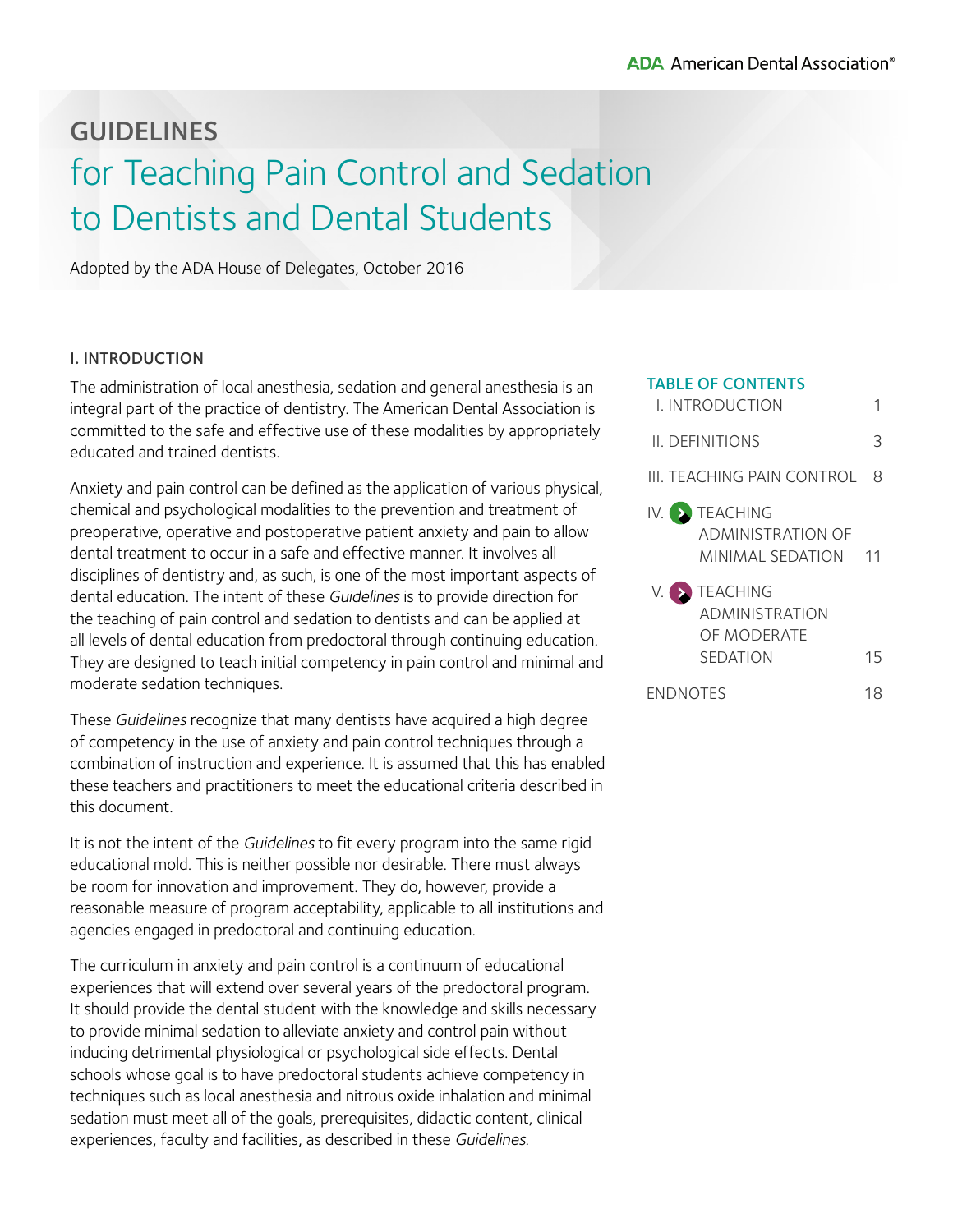Techniques for the control of anxiety and pain in dentistry should include both psychological and pharmacological modalities. Psychological strategies should include simple relaxation techniques for the anxious patient and more comprehensive behavioral techniques to control pain. Pharmacological strategies should include not only local anesthetics but also sedatives, analgesics and other useful agents. Dentists should learn indications and techniques for administering these drugs enterally, parenterally and by inhalation as supplements to local anesthesia.

The predoctoral curriculum should provide instruction, exposure and/or experience in anxiety and pain control, including minimal and moderate sedation. The predoctoral program must also provide the knowledge and skill to enable students to recognize and manage any emergencies that might arise as a consequence of treatment. Predoctoral dental students must complete a course in Basic Life Support for the Healthcare Provider. Though Basic Life Support courses are available online, any course taken online should be followed up with a hands-on component and be approved by the American Heart Association or the American Red Cross.

Local anesthesia is the foundation of pain control in dentistry. Although the use of local anesthetics in dentistry has a long record of safety, dentists must be aware of the maximum safe dosage limit for each patient, since large doses of local anesthetics may increase the level of central nervous system depression with sedation. The use of minimal and moderate sedation requires an understanding of local anesthesia and the physiologic and pharmacologic implications of the local anesthetic agents when combined with the sedative agents.

Level of sedation is entirely independent of the route of administration. Moderate and deep sedation or general anesthesia may be achieved via any route of administration and thus an appropriately consistent level of training must be established.

For children, the American Dental Association supports the use of the American Academy of Pediatrics/American Academy of Pediatric Dentistry Guidelines for Monitoring and Management of Pediatric Patients During and After Sedation for Diagnostic and Therapeutic Procedures.

The knowledge, skill and clinical experience required for the safe administration of deep sedation and/or general anesthesia are beyond the scope of predoctoral and continuing education programs. Advanced education programs that teach deep sedation and/or general anesthesia to competency have specific teaching requirements described in the Commission on Dental Accreditation requirements for those advanced programs and represent the educational and clinical requirements for teaching deep sedation and/or general anesthesia in dentistry.

The objective of educating dentists to utilize pain control, sedation and general anesthesia is to enhance their ability to provide oral health care. The American Dental Association urges dentists to participate regularly in continuing education update courses in these modalities in order to remain current.

All areas in which local anesthesia and sedation are being used must be properly equipped with suction, physiologic monitoring equipment, a positive pressure oxygen delivery system suitable for the patient being treated and emergency drugs. Protocols for the management of emergencies must be developed and training programs held at frequent intervals.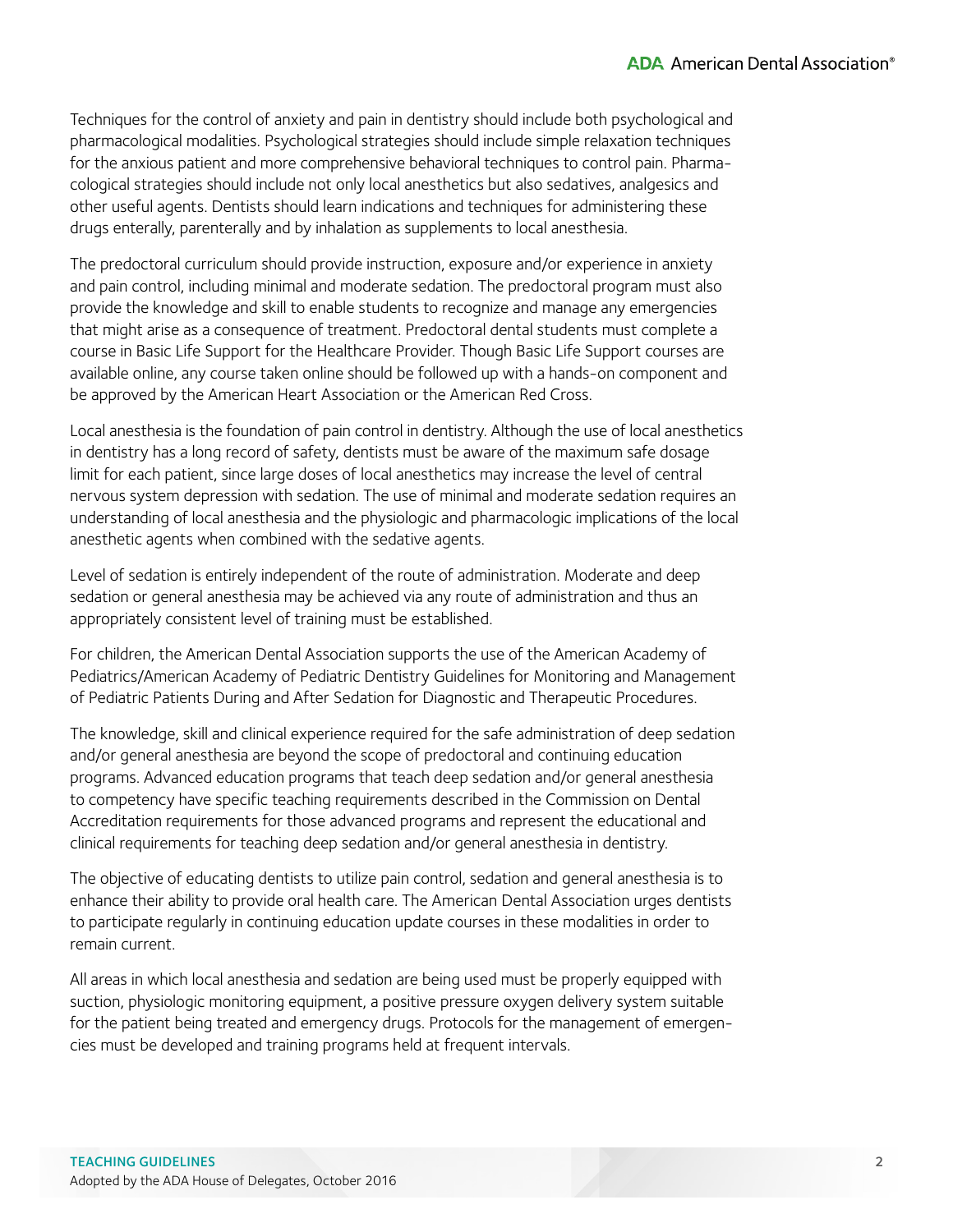#### II. DEFINITIONS

METHODS OF ANXIETY AND PAIN CONTROL



**MINIMAL SEDATION** (previously known as anxiolysis) – a minimally depressed level of consciousness, produced by a pharmacological method, that retains the patient's ability to independently and continuously maintain an airway and respond normally to tactile stimulation and verbal command. Although cognitive function and coordination may be modestly impaired, ventilatory and cardiovascular functions are unaffected.<sup>1</sup>

Patients whose only response is reflex withdrawal from repeated painful stimuli would not be considered to be in a state of minimal sedation.

The following definitions apply to administration of minimal sedation:

maximum recommended dose (MRD) – maximum FDA-recommended dose of a drug, as printed in FDA-approved labeling for unmonitored home use.

dosing for minimal sedation via the enteral route – minimal sedation may be achieved by the administration of a drug, either singly or in divided doses, by the enteral route to achieve the desired clinical effect, not to exceed the maximum recommended dose (MRD).

The administration of enteral drugs exceeding the maximum recommended dose during a single appointment is considered to be moderate sedation and the moderate sedation guidelines apply.

Nitrous oxide/oxygen when used in combination with sedative agent(s) may produce minimal, moderate, deep sedation or general anesthesia.

If more than one enteral drug is administered to achieve the desired sedation effect, with or without the concomitant use of nitrous oxide, the guidelines for moderate sedation must apply.

Note: In accord with this particular definition, the drug(s) and/or techniques used should carry a margin of safety wide enough never to render unintended loss of consciousness. The use of the MRD to guide dosing for minimal sedation is intended to create this margin of safety.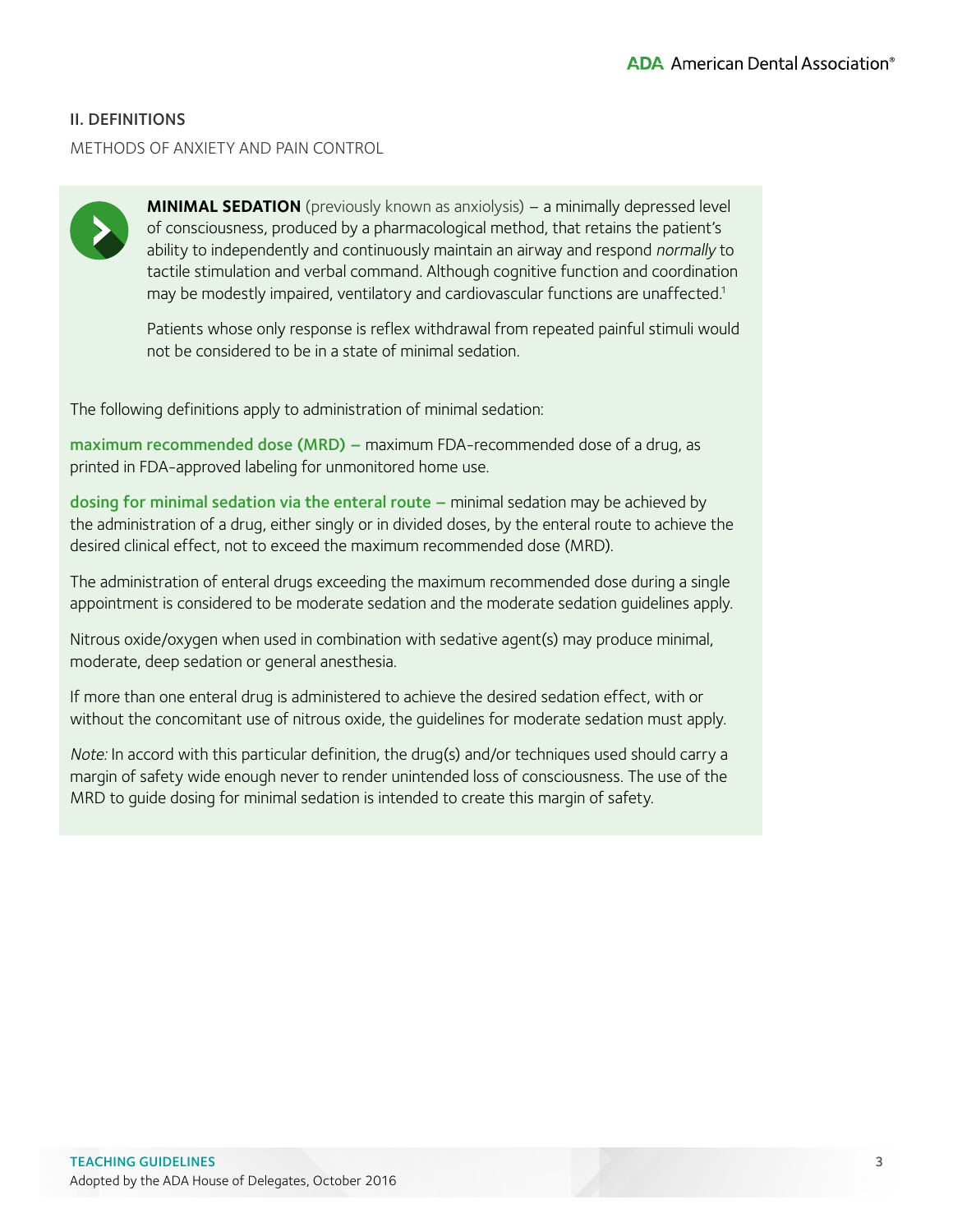

**MODERATE SEDATION –** a drug-induced depression of consciousness during which patients respond purposefully to verbal commands, either alone or accompanied by light tactile stimulation. No interventions are required to maintain a patent airway, and spontaneous ventilation is adequate. Cardiovascular function is usually maintained.<sup>1</sup>

*Note:* In accord with this particular definition, the drugs and/or techniques used should carry a margin of safety wide enough to render unintended loss of consciousness unlikely. Repeated dosing of an agent before the effects of previous dosing can be fully appreciated may result in a greater alteration of the state of consciousness than is the intent of the dentist. Further, a patient whose only response is reflex withdrawal from a painful stimulus is not considered to be in a state of moderate sedation.

The following definition applies to administration of moderate and deeper levels of sedation:

titration – administration of incremental doses of an intravenous or inhalation drug until a desired effect is reached. Knowledge of each drug's time of onset, peak response and duration of action is essential to avoid over sedation. Although the concept of titration of a drug to effect is critical for patient safety, when the intent is moderate sedation one must know whether the previous dose has taken full effect before administering an additional drug increment.

deep sedation – a drug-induced depression of consciousness during which patients cannot be easily aroused but respond purposefully following repeated or painful stimulation. The ability to independently maintain ventilatory function may be impaired. Patients may require assistance in maintaining a patent airway, and spontaneous ventilation may be inadequate. Cardiovascular function is usually maintained.<sup>1</sup>

general anesthesia – a drug-induced loss of consciousness during which patients are not arousable, even by painful stimulation. The ability to independently maintain ventilatory function is often impaired. Patients often require assistance in maintaining a patent airway, and positive pressure ventilation may be required because of depressed spontaneous ventilation or druginduced depression of neuromuscular function. Cardiovascular function may be impaired.<sup>1</sup>

Because sedation and general anesthesia are a continuum, it is not always possible to predict how an individual patient will respond. Hence, practitioners intending to produce a given level of sedation should be able to diagnose and manage the physiologic consequences (rescue) for patients whose level of sedation becomes deeper than initially intended.<sup>1</sup>

For all levels of sedation, the qualified dentist must have the training, skills, drugs and equipment to identify and manage such an occurrence until either assistance arrives (emergency medical service) or the patient returns to the intended level of sedation without airway or cardiovascular complications.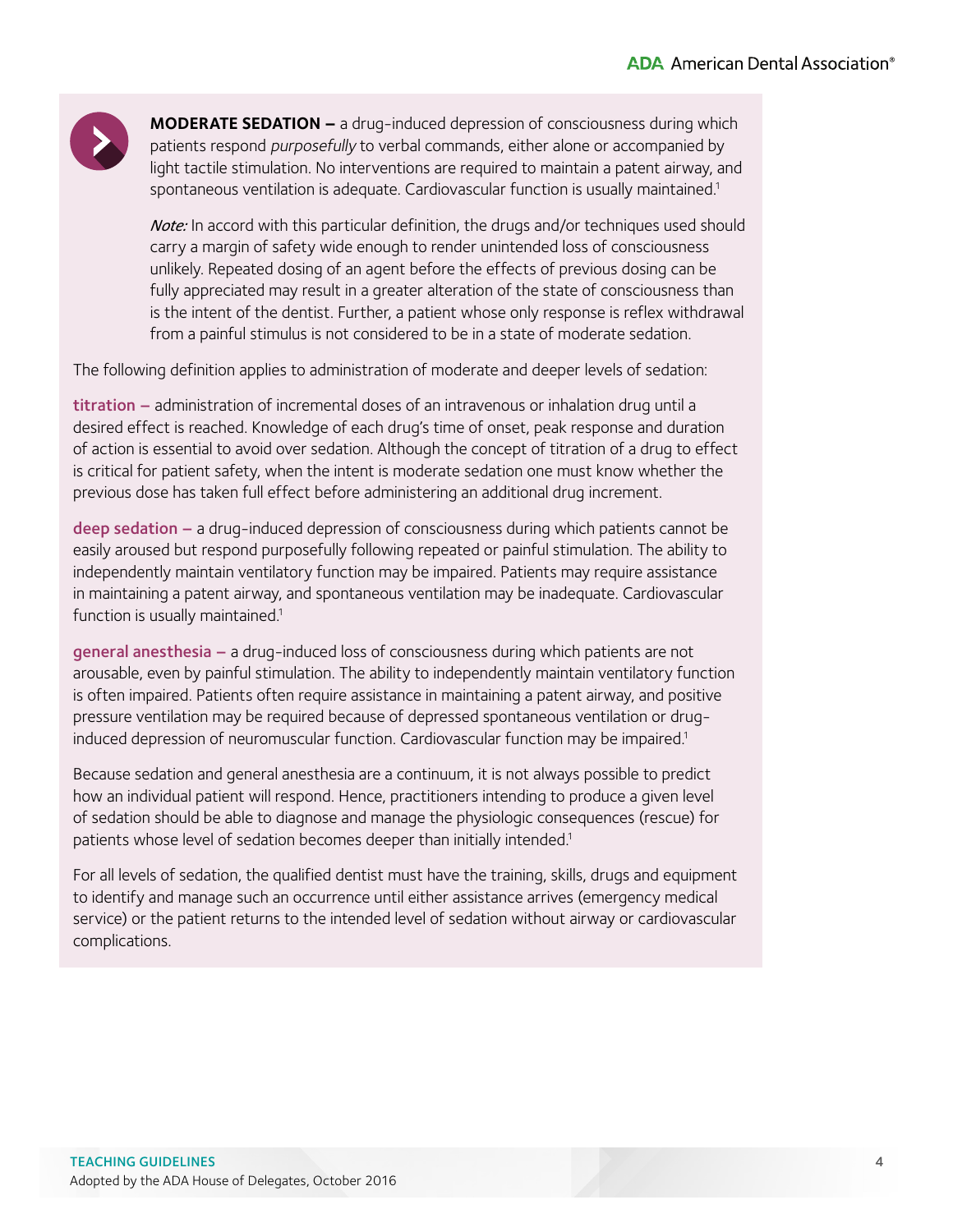#### ROUTES OF ADMINISTRATION

enteral – any technique of administration in which the agent is absorbed through the gastrointestinal (GI) tract or oral mucosa [i.e., oral, rectal, sublingual].

**parenteral** – a technique of administration in which the drug bypasses the gastrointestinal (GI) tract [i.e., intramuscular (IM), intravenous (IV), intranasal (IN), submucosal (SM), subcutaneous (SC), intraosseous (IO)].

transdermal – a technique of administration in which the drug is administered by patch or iontophoresis through skin.

transmucosal - a technique of administration in which the drug is administered across mucosa such as intranasal, sublingual, or rectal.

inhalation – a technique of administration in which a gaseous or volatile agent is introduced into the lungs and whose primary effect is due to absorption through the gas/blood interface.

#### **TERMS**

analgesia – the diminution or elimination of pain.

**local anesthesia** – the elimination of sensation, especially pain, in one part of the body by the topical application or regional injection of a drug.

Note: Although the use of local anesthetics is the foundation of pain control in dentistry and has a long record of safety, dentists must always be aware of the maximum, safe dosage limits for each patient. Large doses of local anesthetics in themselves may result in central nervous system depression especially in combination with sedative agents.

**qualified dentist** – a dentist providing sedation and anesthesia in compliance with their state rules and/or regulations.

must/shall – indicates an imperative need and/or duty; an essential or indispensable item; mandatory.

should – indicates the recommended manner to obtain the standard; highly desirable.

**may** – indicates freedom or liberty to follow a reasonable alternative.

continual – repeated regularly and frequently in a steady succession.

continuous – prolonged without any interruption at any time.

time-oriented anesthesia record – documentation at appropriate time intervals of drugs, doses and physiologic data obtained during patient monitoring.

immediately available – on site in the facility and available for immediate use.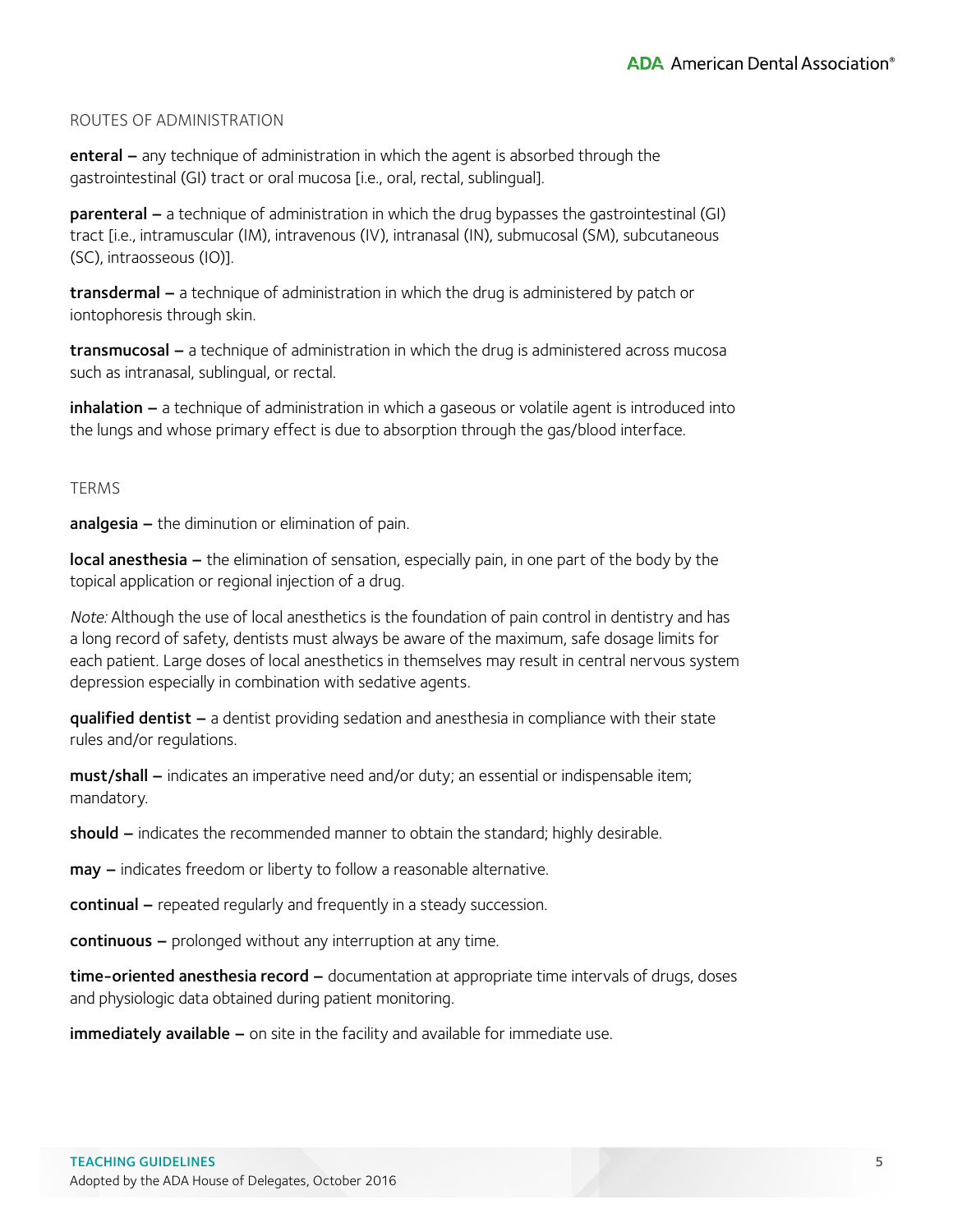#### LEVELS OF KNOWLEDGE

familiarity - a simplified knowledge for the purpose of orientation and recognition of general principles.

in-depth – a thorough knowledge of concepts and theories for the purpose of critical analysis and the synthesis of more complete understanding (highest level of knowledge).

#### LEVELS OF SKILL

exposed – the level of skill attained by observation of or participation in a particular activity.

competent – displaying special skill or knowledge derived from training and experience.

#### AMERICAN SOCIETY OF ANESTHESIOLOGISTS (ASA) PATIENT PHYSICAL STATUS CLASSIFICATION2

| Classification | <b>Definition</b>                                                                  | Examples, including but not limited to:                                                                                                                                                                                                                                                                                                                                                                                                             |
|----------------|------------------------------------------------------------------------------------|-----------------------------------------------------------------------------------------------------------------------------------------------------------------------------------------------------------------------------------------------------------------------------------------------------------------------------------------------------------------------------------------------------------------------------------------------------|
| ASA I          | A normal healthy patient                                                           | Healthy, non-smoking, no or minimal alcohol use                                                                                                                                                                                                                                                                                                                                                                                                     |
| ASA II         | A patient with mild systemic disease                                               | Mild diseases only without substantive functional limitations.<br>Examples include (but not limited to): current smoker, social alcohol<br>drinker, pregnancy, obesity (30 < BMI < 40), well-controlled DM/HTN,<br>mild lung disease                                                                                                                                                                                                                |
| ASA III        | A patient with severe systemic disease                                             | Substantive functional limitations; One or more moderate to severe<br>diseases. Examples include (but not limited to): poorly controlled DM<br>or HTN, COPD, morbid obesity (BMI ≥40), active hepatitis, alcohol<br>dependence or abuse, implanted pacemaker, moderate reduction<br>of ejection fraction, *ESRD undergoing regularly scheduled dialysis,<br>premature infant PCA < 60 weeks, history (>3 months) of MI, CVA,<br>TIA, or CAD/stents. |
| ASA IV         | A patient with severe systemic disease that<br>is a constant threat to life        | Examples include (but not limited to): recent ( < 3 months) MI, CVA,<br>TIA, or CAD/stents, ongoing cardiac ischemia or severe valve dysfunction,<br>severe reduction of ejection fraction, sepsis, DIC, ARD or *ESRD<br>not undergoing regularly scheduled dialysis                                                                                                                                                                                |
| ASA V          | A moribund patient who is not expected<br>to survive without the operation         | Examples include (but not limited to): ruptured abdominal/thoracic<br>aneurysm, massive trauma, intracranial bleed with mass effect, ischemic<br>bowel in the face of significant cardiac pathology or multiple organ/<br>system dysfunction                                                                                                                                                                                                        |
| <b>ASA VI</b>  | A declared brain-dead patient whose organs<br>are being removed for donor purposes |                                                                                                                                                                                                                                                                                                                                                                                                                                                     |

\*The addition of "E" denotes emergency surgery: (An emergency is defined as existing when delay in treatment of the patient would lead to a significant increase in the threat to life or body part)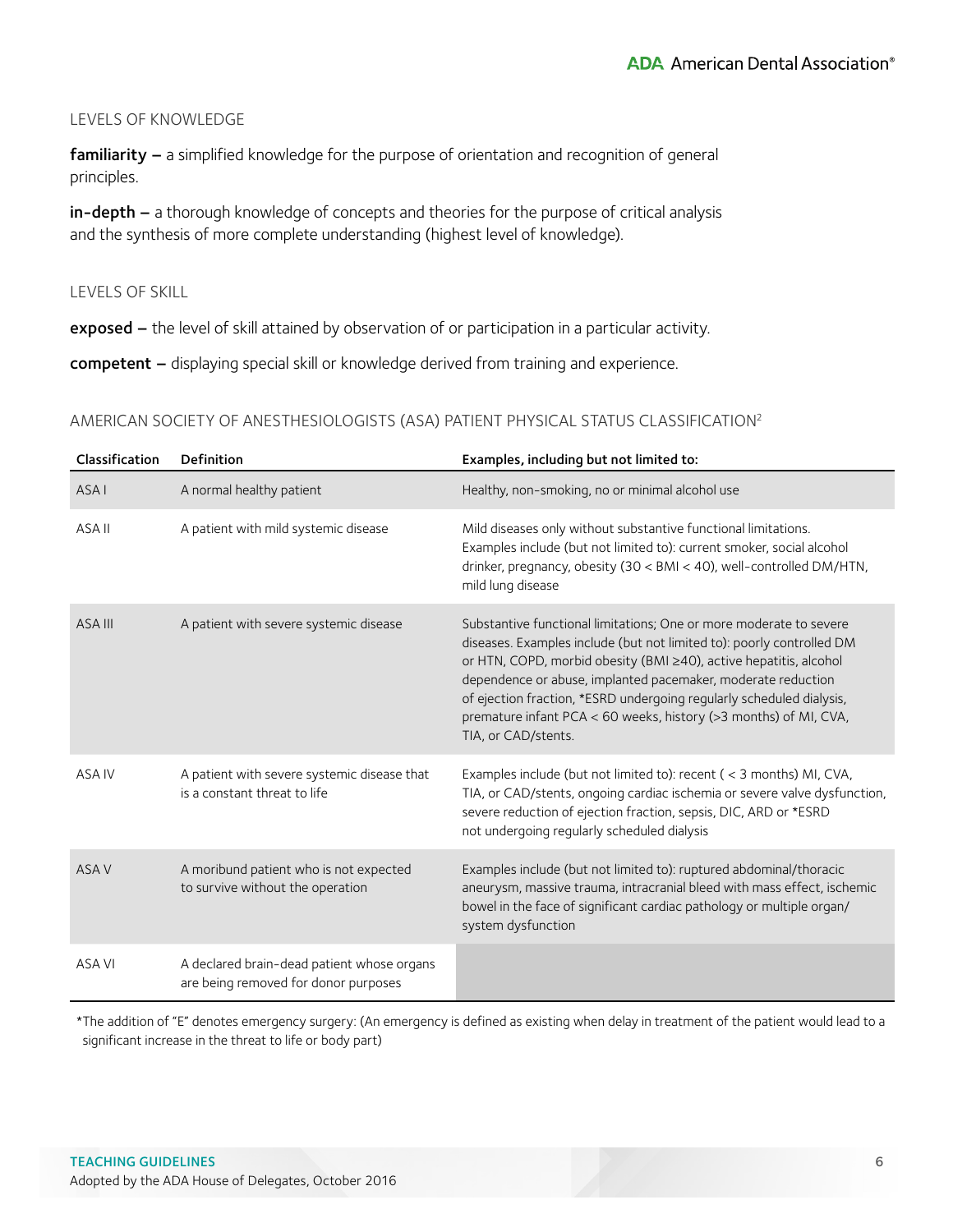#### AMERICAN SOCIETY OF ANESTHESIOLOGISTS' FASTING GUIDELINES<sup>3</sup>

| Clear liquids<br>2 hours<br>Breast milk<br>4 hours<br>Infant formula<br>6 hours |
|---------------------------------------------------------------------------------|
|                                                                                 |
|                                                                                 |
|                                                                                 |
| Nonhuman milk<br>6 hours                                                        |
| Light meal<br>6 hours                                                           |
| 8 hours<br>Fatty meal                                                           |

#### EDUCATION COURSES

Education may be offered at different levels (competency, update, survey courses and advanced education programs). A description of these different levels follows:

- **1. Competency Courses** are designed to meet the needs of dentists who wish to become competent in the safe and effective administration of local anesthesia, minimal and moderate sedation. They consist of lectures, demonstrations and sufficient clinical participation to assure the faculty that the dentist understands the procedures taught and can safely and effectively apply them so that mastery of the subject is achieved. Faculty must assess and document the dentist's competency upon successful completion of such training. To maintain competency, periodic update courses must be completed.
- 2. Update Courses are designed for persons with previous training. They are intended to provide a review of the subject and an introduction to recent advances in the field. They should be designed didactically and clinically to meet the specific needs of the participants. Participants must have completed previous competency training (equivalent, at a minimum, to the competency course described in this document) and have current experience to be eligible for enrollment in an update course.
- **3. Survey Courses** are designed to provide general information about subjects related to pain control and sedation. Such courses should be didactic and not clinical in nature, since they are not intended to develop clinical competency.
- 4. Advanced Education Courses are a component of an advanced dental education program, accredited by the Commission on Dental Accreditation in accord with the Accreditation Standards for advanced dental education programs. These courses are designed to prepare the graduate dentist or postdoctoral student in the most comprehensive manner to be competent in the safe and effective administration of minimal, moderate and deep sedation and general anesthesia.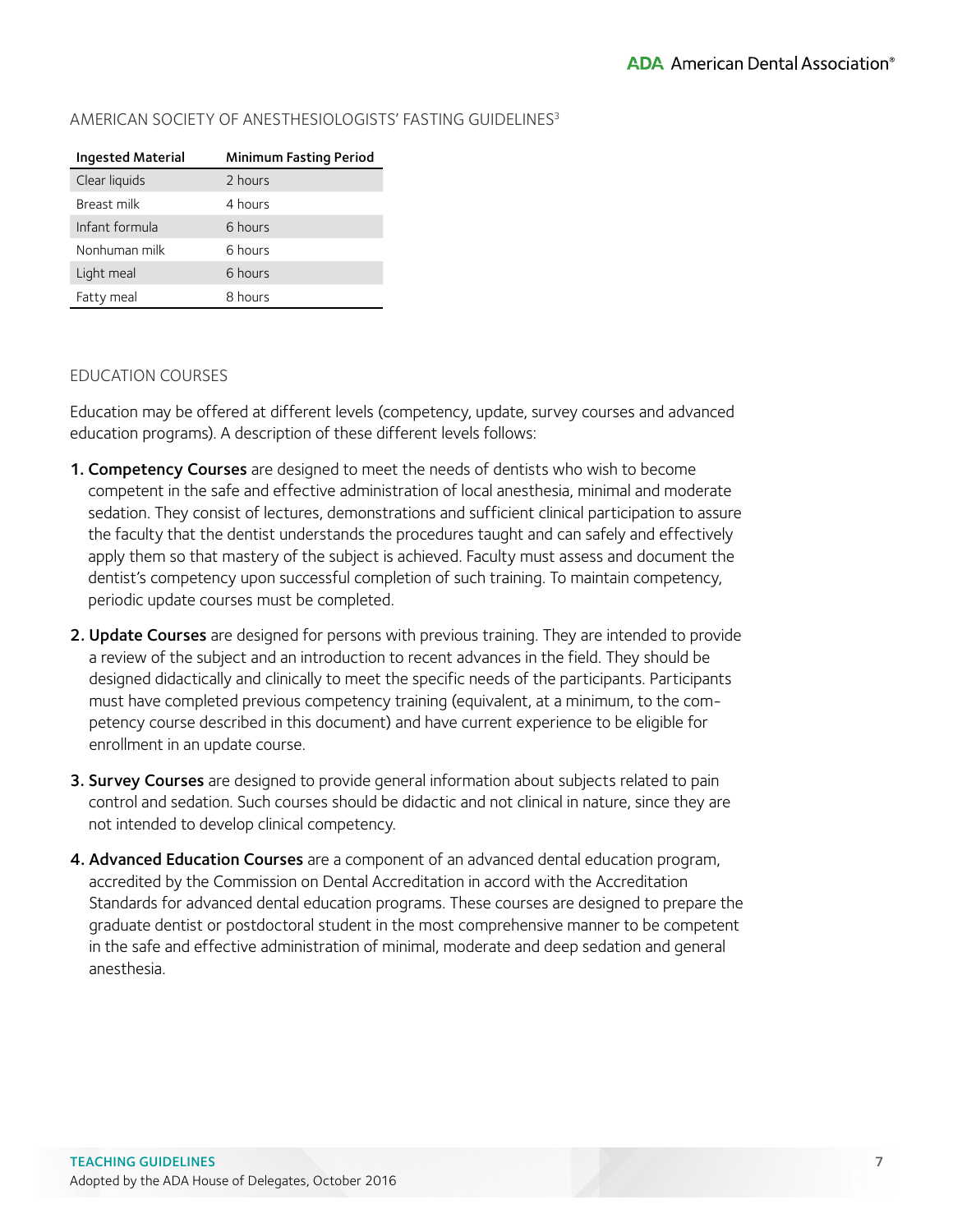#### III. TEACHING PAIN CONTROL

These Guidelines present a basic overview of the recommendations for teaching pain control.

- A. General Objectives: Upon completion of a predoctoral curriculum in pain control the dentist must:
	- 1. have an in-depth knowledge of those aspects of anatomy, physiology, pharmacology and psychology involved in the use of various anxiety and pain control methods;
	- 2. be competent in evaluating the psychological and physical status of the patient, as well as the magnitude of the operative procedure, in order to select the proper regimen;
	- 3. be competent in monitoring vital functions;
	- 4. be competent in prevention, recognition and management of related complications;
	- 5. have in-depth knowledge of the appropriateness of and the indications for medical consultation or referral; and
	- 6. be competent in the maintenance of proper records with accurate chart entries recording medical history, physical examination, vital signs, drugs administered and patient response.

#### B. Pain Control Curriculum Content:

- 1. Philosophy of anxiety and pain control and patient management, including the nature and purpose of pain
- 2. Review of physiologic and psychologic aspects of anxiety and pain
- 3. Review of airway anatomy and physiology
- 4. Physiologic monitoring
	- a. Observation
		- (1) Central nervous system
		- (2) Respiratory system
			- (a) Oxygenation
			- (b) Ventilation
		- (3) Cardiovascular system
	- b. Monitoring equipment
- 5. Pharmacologic aspects of anxiety and pain control
	- a. Routes of drug administration
	- b. Sedatives and anxiolytics
	- c. Local anesthetics
	- d. Analgesics and antagonists
	- e. Adverse side effects
	- f. Drug interactions
	- g. Drug abuse
- 6. Control of preoperative and operative anxiety and pain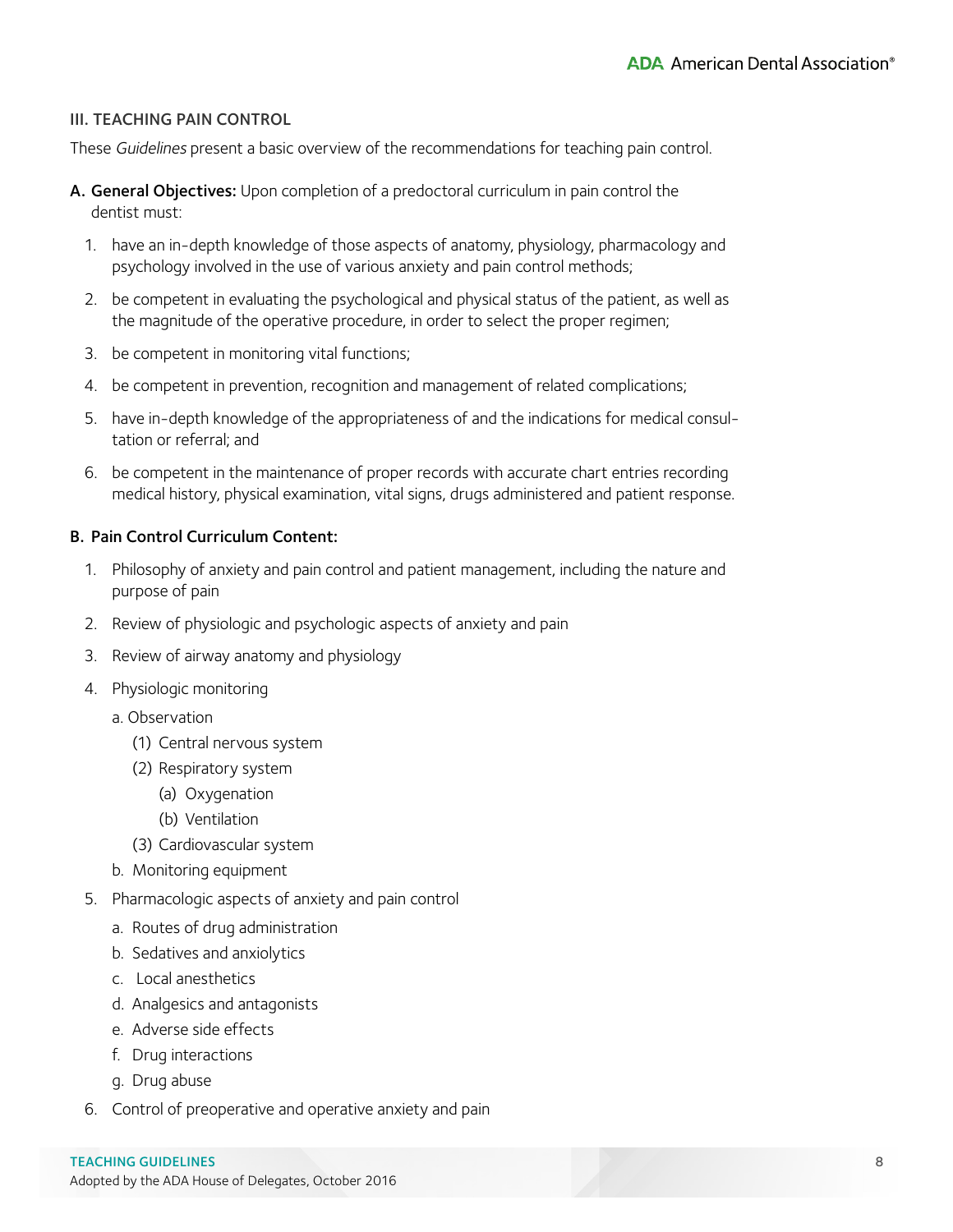- a. Patient evaluation
	- (1) Psychological status
	- (2) ASA physical status
	- (3) Type and extent of operative procedure
- b. Nonpharmacologic methods
	- (1) Psychological and behavioral methods
		- (a) Anxiety management
		- (b) Relaxation techniques
		- (c) Systematic desensitization
	- (2) Interpersonal strategies of patient management
	- (3) Hypnosis
	- (4) Electronic dental anesthesia
	- (5) Acupuncture/Acupressure
	- (6) Other
- c. Local anesthesia
	- (1) Review of related anatomy, and physiology
	- (2) Pharmacology
		- (i) Dosing
		- (ii) Toxicity
		- (iii) Selection of agents
	- (3) Techniques of administration
		- (i) Topical
		- (ii) Infiltration (supraperiosteal)
		- (iii) Nerve block maxilla to include:
			- (aa) Posterior superior alveolar
			- (bb) Infraorbital
			- (cc) Nasopalatine
			- (dd) Greater palatine
			- (ee) Maxillary (2nd division)
			- (ff) Other blocks
		- (iv) Nerve block mandible to include:
			- (aa) Inferior alveolar-lingual
			- (bb) Mental-incisive
			- (cc) Buccal
			- (dd) Gow-Gates
			- (ee) Closed mouth
		- (v) Alternative injections to include:
			- (aa) Periodontal ligament
			- (bb) Intraosseous
- d. Prevention, recognition and management of complications and emergencies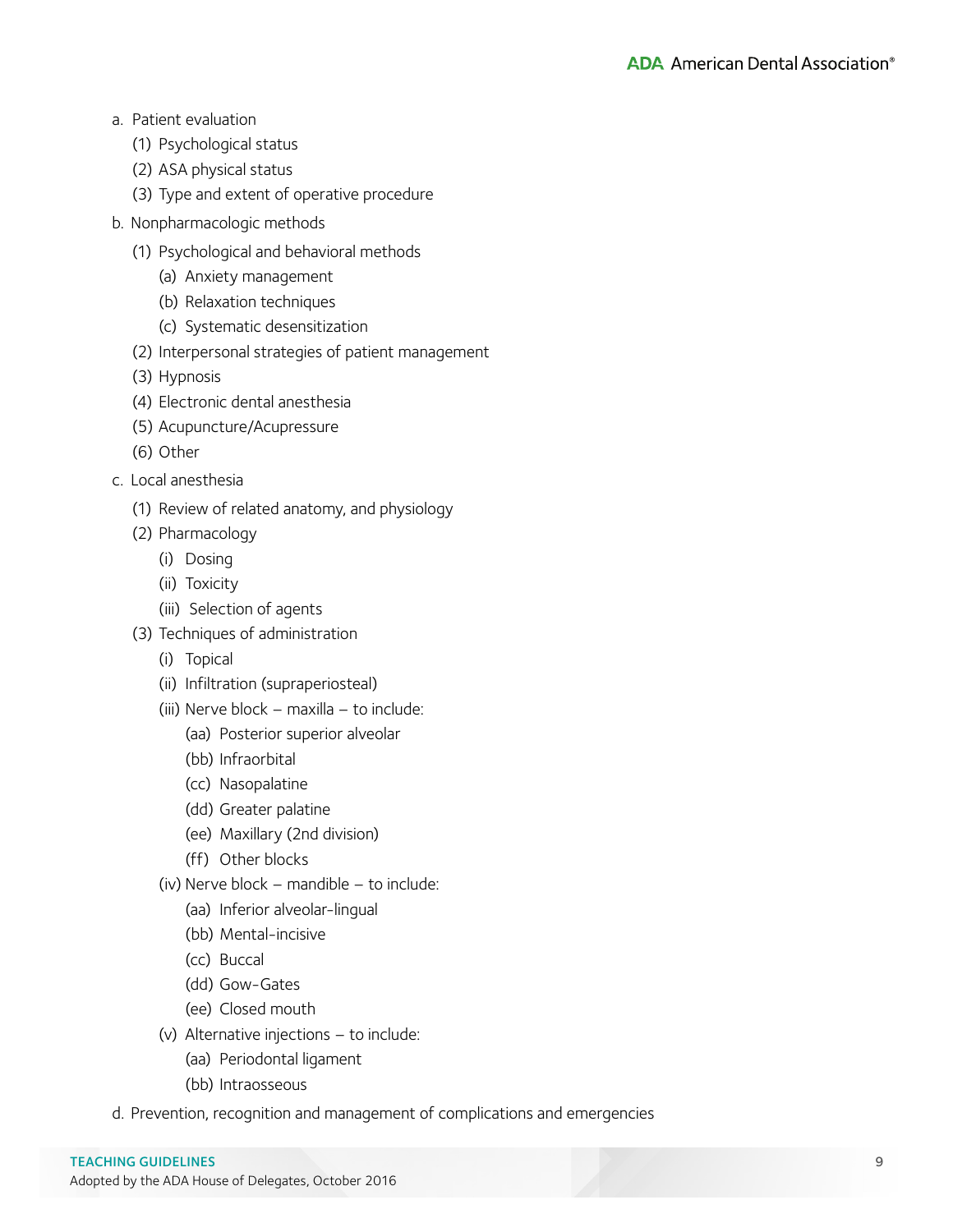C. Sequence of Pain Control Didactic and Clinical Instruction: Beyond the basic didactic instruction in local anesthesia, additional time should be provided for demonstrations and clinical practice of the injection techniques. The teaching of other methods of anxiety and pain control, such as the use of analgesics and enteral, inhalation and parenteral sedation, should be coordinated with a course in pharmacology. By this time the student also will have developed a better understanding of patient evaluation and the problems related to prior patient care. As part of this instruction, the student should be taught the techniques of venipuncture and physiologic monitoring. Time should be included for demonstration of minimal and moderate sedation techniques.

 Following didactic instruction in minimal and moderate sedation, the student must receive sufficient clinical experience to demonstrate competency in those techniques in which the student is to be certified. It is understood that not all institutions may be able to provide instruction to the level of clinical competence in pharmacologic sedation modalities to all students. The amount of clinical experience required to achieve competency will vary according to student ability, teaching methods and the anxiety and pain control modality taught.

 Clinical experience in minimal and moderate sedation techniques should be related to various disciplines of dentistry and not solely limited to surgical cases. Typically, such experience will be provided in managing healthy adult patients.

 Throughout both didactic and clinical instruction in anxiety and pain control, psychological management of the patient should also be stressed. Instruction should emphasize that the need for sedative techniques is directly related to the patient's level of anxiety, cooperation, medical condition and the planned procedures.

- D. Faculty: Instruction must be provided by qualified faculty for whom anxiety and pain control are areas of major proficiency, interest and concern.
- E. Facilities: Competency courses must be presented where adequate facilities are available for proper patient care, including drugs and equipment for the management of emergencies.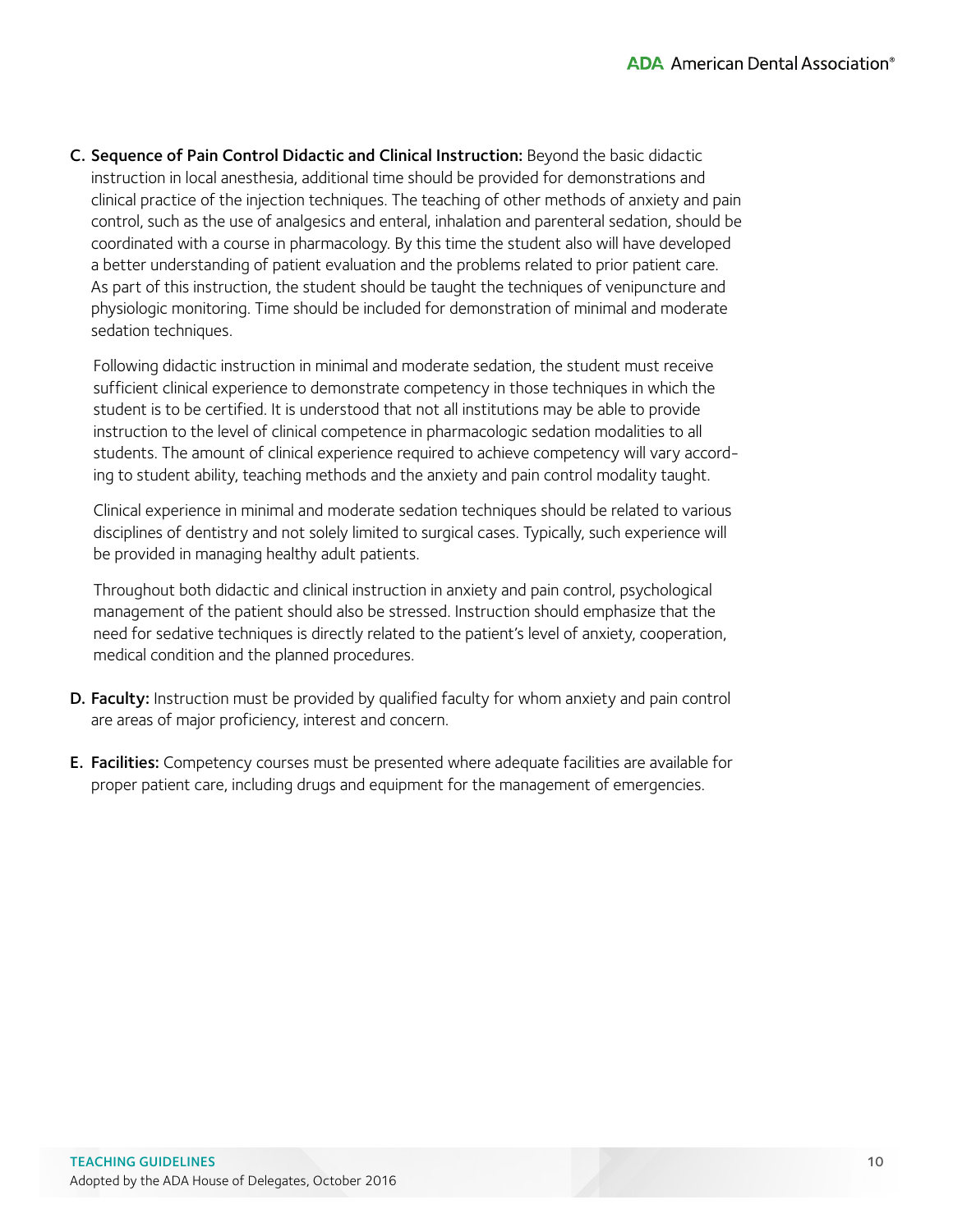#### IV. TEACHING ADMINISTRATION OF MINIMAL SEDATION



The faculty responsible for curriculum in minimal sedation techniques must be familiar with the ADA Policy Statement: Guidelines for the Use of Sedation and General Anesthesia by Dentists, and the Commission on Dental Accreditation's Accreditation Standards for dental education programs.

These Guidelines present a basic overview of the recommendations for teaching minimal sedation. These include courses in nitrous oxide/oxygen sedation, enteral sedation, and combined inhalation/enteral techniques.

General Objectives: Upon completion of a competency course in minimal sedation, the dentist must be able to:

- 1. Describe the adult anatomy and physiology of the respiratory, cardiovascular and central nervous systems, as they relate to the above techniques.
- 2. Describe the pharmacological effects of drugs.
- 3. Describe the methods of obtaining a medical history and conduct an appropriate physical examination.
- 4. Apply these methods clinically in order to obtain an accurate evaluation.
- 5. Use this information clinically for ASA classification risk assessment and pre-procedure fasting instructions.
- 6. Choose the most appropriate technique for the individual patient.
- 7. Use appropriate physiologic monitoring equipment.
- 8. Describe the physiologic responses that are consistent with minimal sedation.
- 9. Understand the sedation/general anesthesia continuum.
- 10. Demonstrate the ability to diagnose and treat emergencies related to the next deeper level of anesthesia than intended.

#### INHALATION SEDATION (NITROUS OXIDE/OXYGEN)

- A. Inhalation Sedation Course Objectives: Upon completion of a competency course in inhalation sedation techniques, the dentist must be able to:
	- 1. Describe the basic components of inhalation sedation equipment.
	- 2. Discuss the function of each of these components.
	- 3. List and discuss the advantages and disadvantages of inhalation sedation.
	- 4. List and discuss the indications and contraindications of inhalation sedation.
	- 5. List the complications associated with inhalation sedation.
	- 6. Discuss the prevention, recognition and management of these complications.
	- 7. Administer inhalation sedation to patients in a clinical setting in a safe and effective manner.
	- 8. Discuss the abuse potential, occupational hazards and other untoward effects of inhalation agents.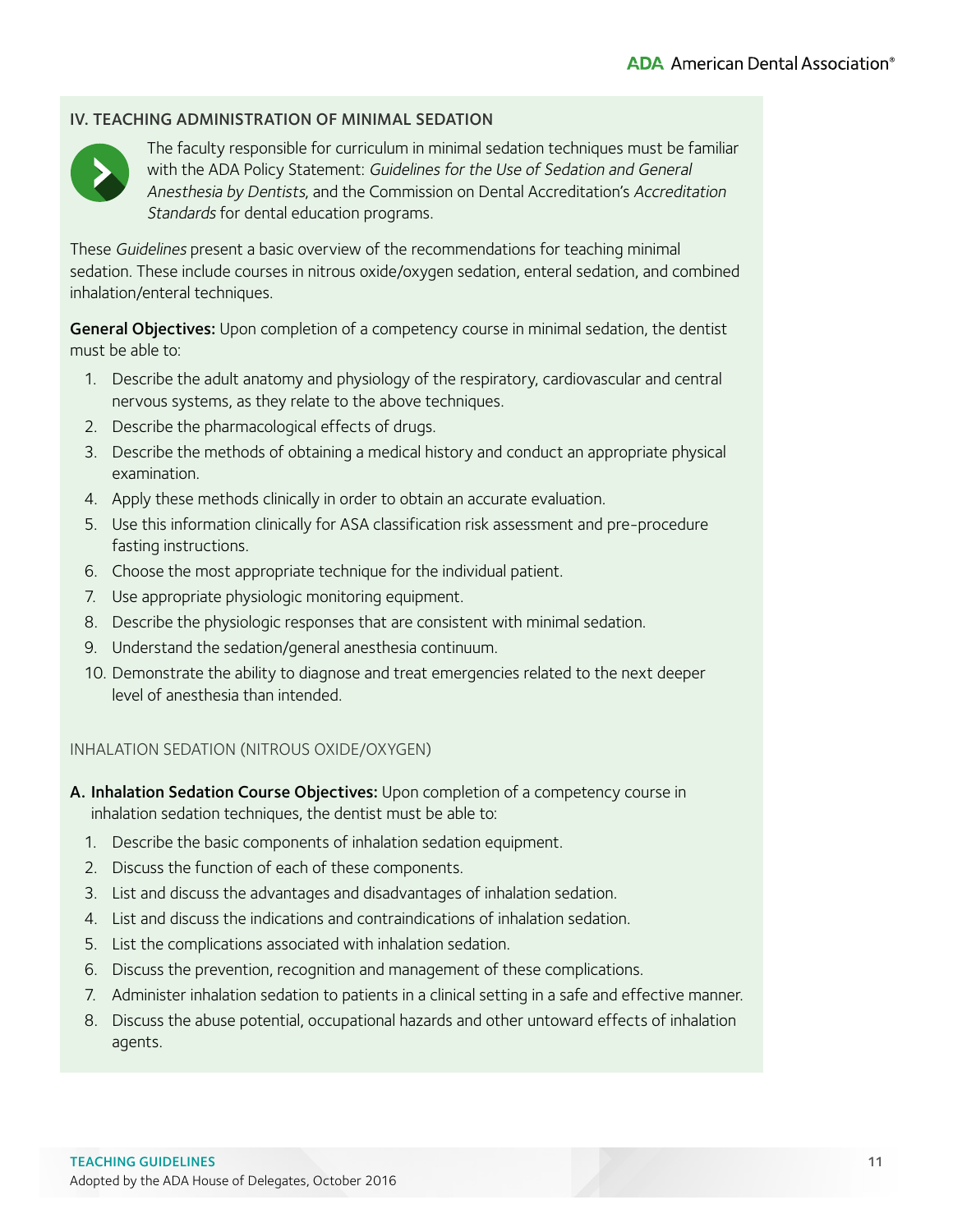## B. Inhalation Sedation Course Content:

- 1. Historical, philosophical and psychological aspects of anxiety and pain control.
- 2. Patient evaluation and selection through review of medical history taking, physical diagnosis and psychological considerations.
- 3. Definitions and descriptions of physiological and psychological aspects of anxiety and pain.
- 4. Description of the stages of drug-induced central nervous system depression through all levels of consciousness and unconsciousness, with special emphasis on the distinction between the conscious and the unconscious state.
- 5. Review of adult respiratory and circulatory physiology and related anatomy.
- 6. Pharmacology of agents used in inhalation sedation, including drug interactions and incompatibilities.
- 7. Indications and contraindications for use of inhalation sedation.
- 8. Review of dental procedures possible under inhalation sedation.
- 9. Patient monitoring using observation and monitoring equipment (i.e., pulse oximetry), with particular attention to vital signs and reflexes related to pharmacology of nitrous oxide.
- 10. Importance of maintaining proper records with accurate chart entries recording medical history, physical examination, vital signs, drugs and doses administered and patient response.
- 11. Prevention, recognition and management of complications and life-threatening situations.
- 12. Administration of local anesthesia in conjunction with inhalation sedation techniques.
- 13. Description, maintenance and use of inhalation sedation equipment.
- 14. Introduction to potential health hazards of trace anesthetics and proposed techniques for limiting occupational exposure.
- 15. Discussion of abuse potential.
- C. Inhalation Sedation Course Duration: While length of a course is only one of the many factors to be considered in determining the quality of an educational program, the course should be a minimum of 14 hours plus management of clinical dental cases, during which clinical competency in inhalation sedation technique is achieved. The inhalation sedation course most often is completed as a part of the predoctoral dental education program. However, the course may be completed in a postdoctoral continuing education competency course.
- D. Participant Evaluation and Documentation of Inhalation Sedation Instruction:

Competency courses in inhalation sedation techniques must afford participants with sufficient clinical experience to enable them to achieve competency. This experience must be provided under the supervision of qualified faculty and must be evaluated. The course director must certify the competency of participants upon satisfactory completion of training. Records of the didactic instruction and clinical experience, including the number of patients treated by each participant must be maintained and available.

**E. Faculty:** The course should be directed by a dentist or physician qualified by experience and training. This individual should possess an active permit or license to administer moderate sedation in at least one state, have had at least three years of experience, including the individual's formal postdoctoral training in anxiety and pain control. In addition, the participation of highly qualified individuals in related fields, such as anesthesiologists, pharmacologists, internists, and cardiologists and psychologists, should be encouraged.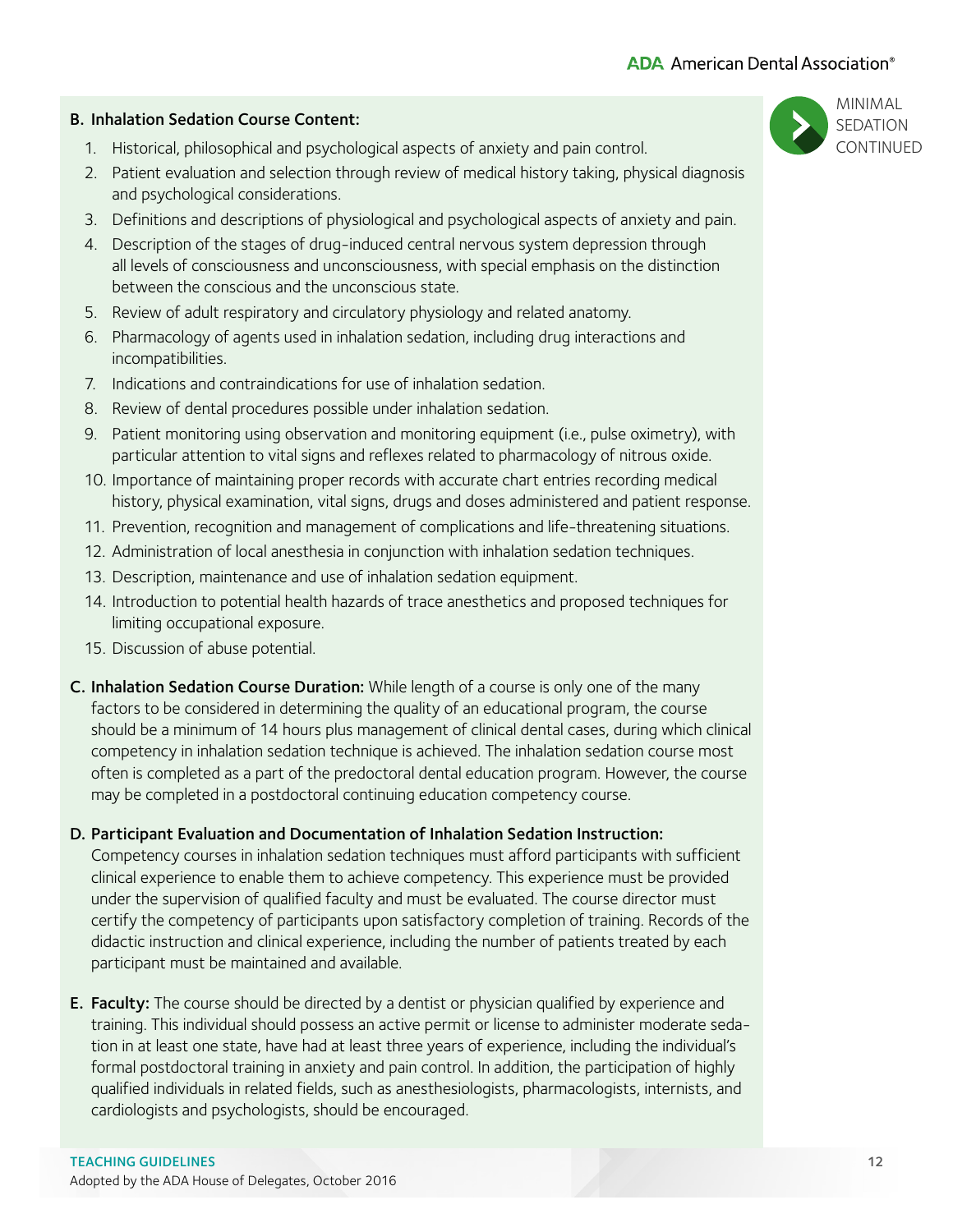## **ADA** American Dental Association<sup>®</sup>

 A participant-faculty ratio of not more than ten-to-one when inhalation sedation is being used allows for adequate supervision during the clinical phase of instruction; a one-to-one ratio is recommended during the early state of participation.

 The faculty should provide a mechanism whereby the participant can evaluate the performance of those individuals who present the course material.

F. Facilities: Competency courses must be presented where adequate facilities are available for proper patient care, including drugs and equipment for the management of emergencies.

### ENTERAL AND/OR COMBINATION INHALATION-ENTERAL MINIMAL SEDATION

- A. Enteral and/or Combination Inhalation-Enteral Minimal Sedation Course Objectives: Upon completion of a competency course in enteral and/or combination inhalation-enteral minimal sedation techniques, the dentist must be able to:
	- 1. Describe the basic components of inhalation sedation equipment.
	- 2. Discuss the function of each of these components.
	- 3. List and discuss the advantages and disadvantages of enteral and/or combination inhalation-enteral minimal sedation (combined minimal sedation).
	- 4. List and discuss the indications and contraindications for the use of enteral and/or combination inhalation-enteral minimal sedation (combined minimal sedation).
	- 5. List the complications associated with enteral and/or combination inhalation-enteral minimal sedation (combined minimal sedation).
	- 6. Discuss the prevention, recognition and management of these complications.
	- 7. Administer enteral and/or combination inhalation-enteral minimal sedation (combined minimal sedation) to patients in a clinical setting in a safe and effective manner.
	- 8. Discuss the abuse potential, occupational hazards and other effects of enteral and inhalation agents.
	- 9. Discuss the pharmacology of the enteral and inhalation drugs selected for administration.
	- 10. Discuss the precautions, contraindications and adverse reactions associated with the enteral and inhalation drugs selected.
	- 11. Describe a protocol for management of emergencies in the dental office and list and discuss the emergency drugs and equipment required for management of life-threatening situations.
	- 12. Demonstrate the ability to manage life-threatening emergency situations, including current certification in Basic Life Support for Healthcare Providers.
	- 13. Discuss the pharmacological effects of combined drug therapy, their implications and their management. Nitrous oxide/oxygen when used in combination with sedative agent(s) may produce minimal, moderate, deep sedation or general anesthesia.

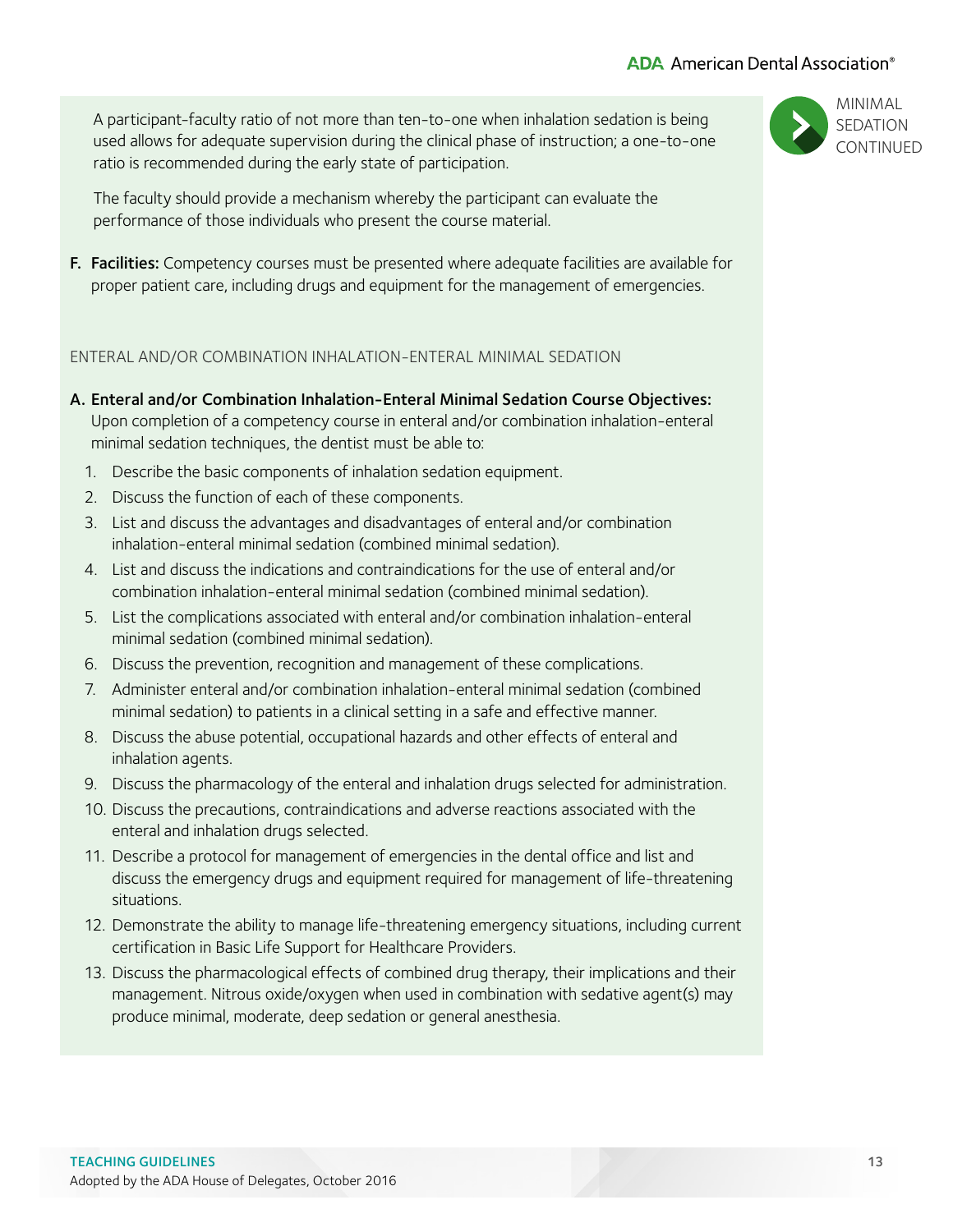## B. Enteral and/or Combination Inhalation-Enteral Minimal Sedation Course Content:

- 1. Historical, philosophical and psychological aspects of anxiety and pain control.
- 2. Patient evaluation and selection through review of medical history taking, physical diagnosis and psychological profiling.
- 3. Definitions and descriptions of physiological and psychological aspects of anxiety and pain.
- 4. Description of the stages of drug-induced central nervous system depression through all levels of consciousness and unconsciousness, with special emphasis on the distinction between the conscious and the unconscious state.
- 5. Review of adult respiratory and circulatory physiology and related anatomy.
- 6. Pharmacology of agents used in enteral and/or combination inhalation-enteral minimal sedation, including drug interactions and incompatibilities.
- 7. Indications and contraindications for use of enteral and/or combination inhalation-enteral minimal sedation (combined minimal sedation).
- 8. Review of dental procedures possible under enteral and/or combination inhalation-enteral minimal sedation).
- 9. Patient monitoring using observation, monitoring equipment, with particular attention to vital signs and reflexes related to consciousness.
- 10. Maintaining proper records with accurate chart entries recording medical history, physical examination, informed consent, time-oriented anesthesia record, including the names of all drugs administered including local anesthetics, doses, and monitored physiological parameters.
- 11. Prevention, recognition and management of complications and life-threatening situations.
- 12. Administration of local anesthesia in conjunction with enteral and/or combination inhalation-enteral minimal sedation techniques.
- 13. Description, maintenance and use of inhalation sedation equipment.
- 14. Introduction to potential health hazards of trace anesthetics and proposed techniques for limiting occupational exposure.
- 15. Discussion of abuse potential.
- C. Enteral and/or Combination Inhalation-Enteral Minimal Sedation Course Duration: Participants must be able to document current certification in Basic Life Support for Healthcare Providers and have completed a nitrous oxide competency course to be eligible for enrollment in this course. While length of a course is only one of the many factors to be considered in determining the quality of an educational program, the course should include a minimum of 16 hours, plus clinically-oriented experiences during which competency in enteral and/or combined inhalation-enteral minimal sedation techniques is demonstrated. Clinically-oriented experiences may include group observations on patients undergoing enteral and/or combination inhalationenteral minimal sedation. Clinical experience in managing a compromised airway is critical to |the prevention of life-threatening emergencies. The faculty should schedule participants to return for additional clinical experience if competency has not been achieved in the time allotted. The educational course may be completed in a predoctoral dental education curriculum or a postdoctoral continuing education competency course.

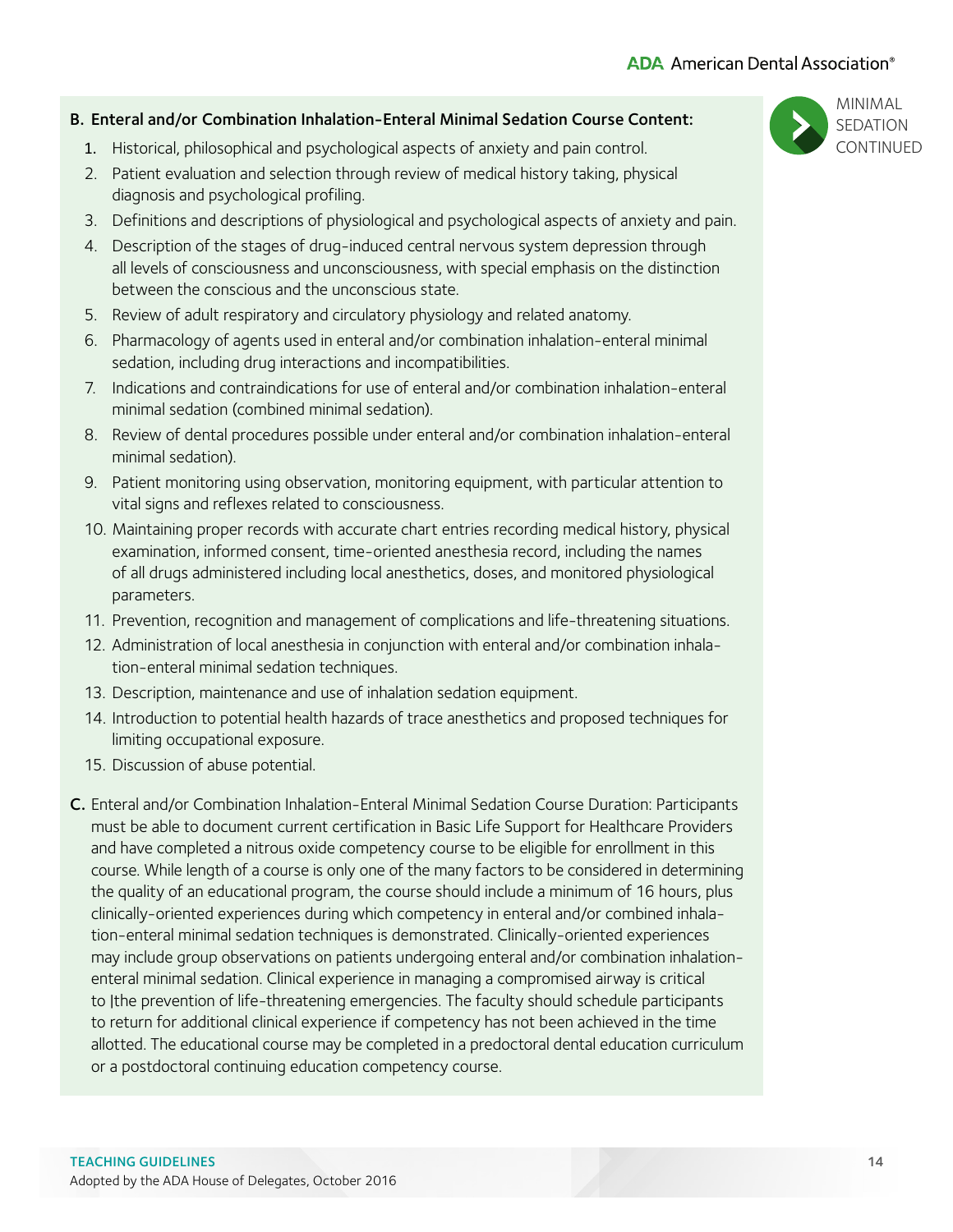D. Participant Evaluation and Documentation of Instruction: Competency courses in combination inhalation-enteral minimal sedation techniques must afford participants with sufficient clinical understanding to enable them to achieve competency. The course director must certify the competency of participants upon satisfactory completion of the course. Records of the course instruction must be maintained and available.



- **E. Faculty:** The course should be directed by a dentist or physician qualified by experience and training. This individual should possess a current permit or license to administer moderate sedation in at least one state, have had at least three years of experience, including the individual's formal postdoctoral training in anxiety and pain control. Dental faculty with broad clinical experience in the particular aspect of the subject under consideration should participate. In addition, the participation of highly qualified individuals in related fields, such as anesthesiologists, pharmacologists, internists, and cardiologists and psychologists, should be encouraged. The faculty should provide a mechanism whereby the participant can evaluate the performance of those individuals who present the course material.
- F. Facilities: Competency courses must be presented where adequate facilities are available for proper patient care, including drugs and equipment for the management of emergencies.

#### V. TEACHING ADMINISTRATION OF MODERATE SEDATION



These Guidelines present a basic overview of the requirements for a competency course in moderate sedation. These include courses in enteral and parenteral moderate sedation. The teaching guidelines contained in this section on moderate sedation differ slightly from documents in medicine to reflect the differences in delivery methodologies and practice environment in dentistry.

Completion of a pre-requisite nitrous oxide-oxygen competency course is required for participants combining moderate sedation with nitrous oxide-oxygen.

- A. Course Objectives: Upon completion of a course in moderate sedation, the dentist must be able to:
	- 1. List and discuss the advantages and disadvantages of moderate sedation.
	- 2. Discuss the prevention, recognition and management of complications associated with moderate sedation.
	- 3. Administer moderate sedation to patients in a clinical setting in a safe and effective manner.
	- 4. Discuss the abuse potential, occupational hazards and other untoward effects of the agents utilized to achieve moderate sedation.
	- 5. Describe and demonstrate the technique of intravenous access, intramuscular injection and other parenteral techniques.
	- 6. Discuss the pharmacology of the drug(s) selected for administration.
	- 7. Discuss the precautions, indications, contraindications and adverse reactions associated with the drug(s) selected.

#### TEACHING GUIDELINES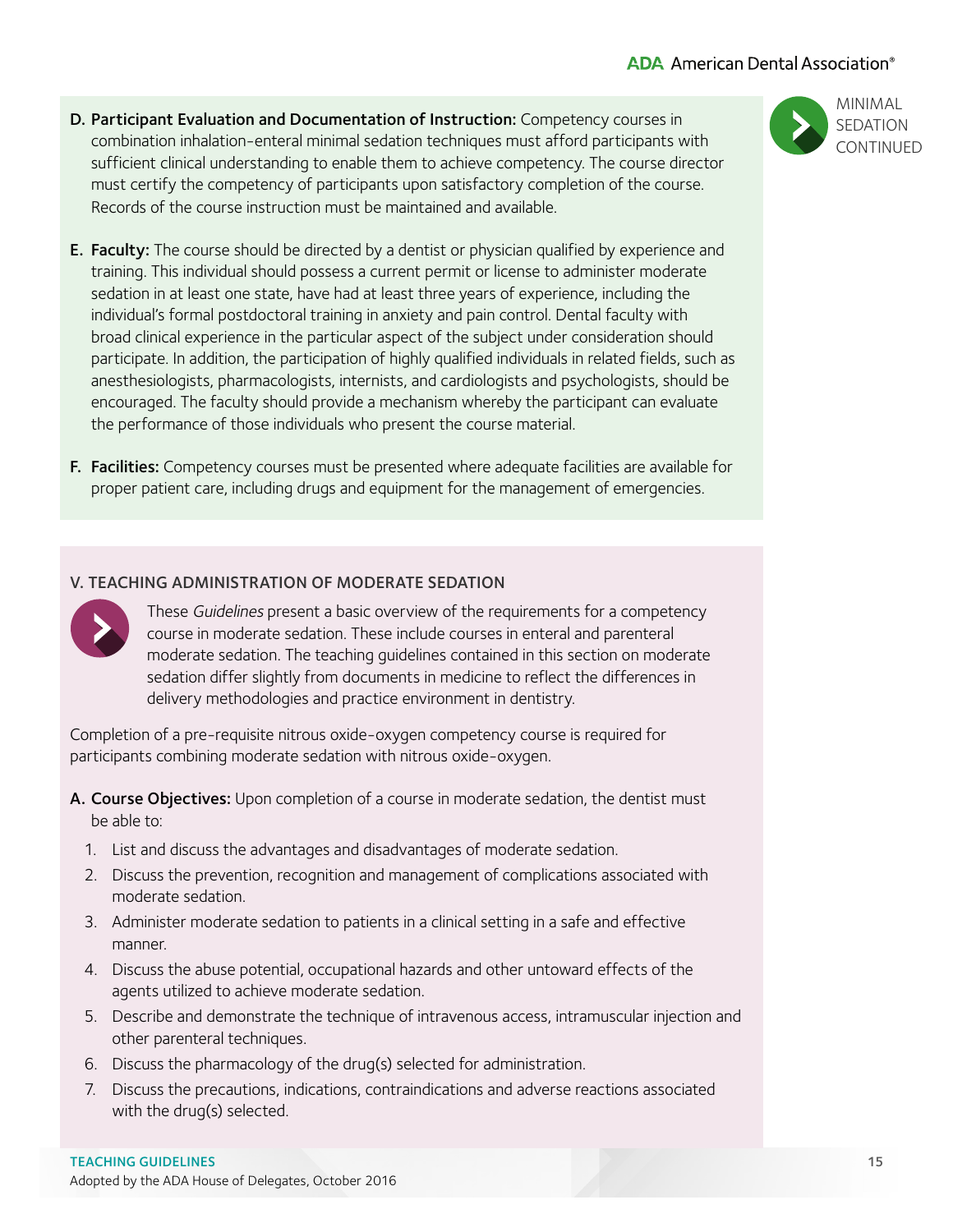- 8. Administer the selected drug(s) to dental patients in a clinical setting in a safe and effective manner.
- 9. List the complications associated with techniques of moderate sedation.
- 10. Describe a protocol for management of emergencies in the dental office and list and discuss the emergency drugs and equipment required for the prevention and management of emergency situations.
- 11. Discuss principles of advanced cardiac life support or an appropriate dental sedation/ anesthesia emergency course equivalent.
- 12. Demonstrate the ability to manage emergency situations.
- 13. Demonstrate the ability to diagnose and treat emergencies related to the next deeper level of anesthesia than intended.

#### B. Moderate Sedation Course Content:

- 1. Historical, philosophical and psychological aspects of anxiety and pain control.
- 2. Patient evaluation and selection through review of medical history taking, physical diagnosis and psychological considerations.
- 3. Use of patient history and examination for ASA classification, risk assessment and pre-procedure fasting instructions.
- 4. Definitions and descriptions of physiological and psychological aspects of anxiety and pain.
- 5. Description of the sedation anesthesia continuum, with special emphasis on the distinction between the conscious and the unconscious state.
- 6. Review of adult respiratory and circulatory physiology and related anatomy.
- 7. Pharmacology of local anesthetics and agents used in moderate sedation, including drug interactions and contraindications.
- 8. Indications and contraindications for use of moderate sedation.
- 9. Review of dental procedures possible under moderate sedation.
- 10. Patient monitoring using observation and monitoring equipment, with particular attention to vital signs, ventilation/breathing and reflexes related to consciousness.
- 11. Maintaining proper records with accurate chart entries recording medical history, physical examination, informed consent, time-oriented anesthesia record, including the names of all drugs administered including local anesthetics, doses, and monitored physiological parameters.
- 12. Prevention, recognition and management of complications and emergencies.
- 13. Description, maintenance and use of moderate sedation monitors and equipment.
- 14. Discussion of abuse potential.
- 15. Intravenous access: anatomy, equipment and technique.
- 16. Prevention, recognition and management of complications of venipuncture and other parenteral techniques.
- 17. Description and rationale for the technique to be employed.
- 18. Prevention, recognition and management of systemic complications of moderate sedation, with particular attention to airway maintenance and support of the respiratory and cardiovascular systems.

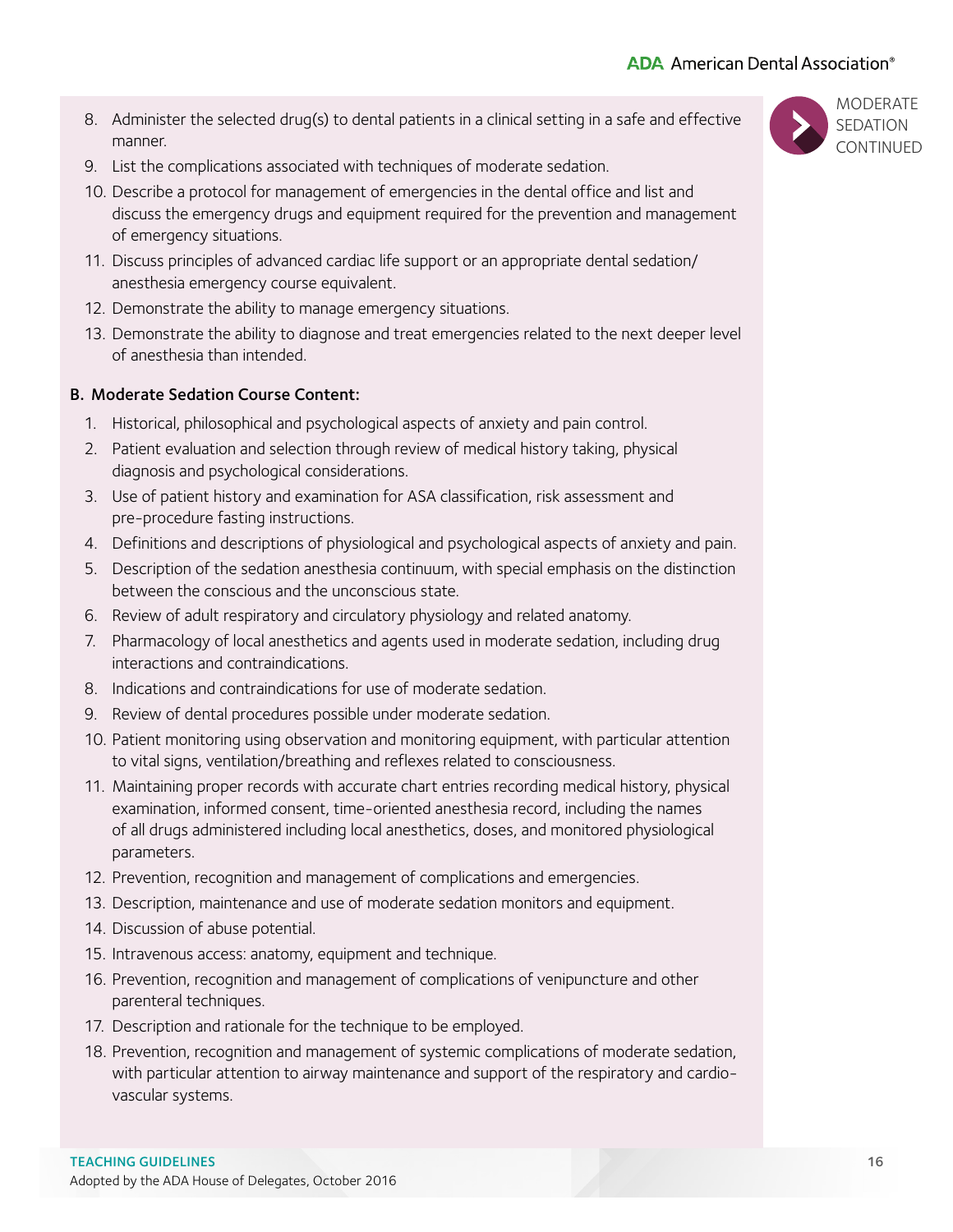- C. Moderate Sedation Course Duration and Documentation: The Course must include:
	- A minimum of 60 hours of instruction plus administration of sedation for at least 20 individually managed patients.
	- Certification of competence in moderate sedation technique(s).
	- Certification of competence in rescuing patients from a deeper level of sedation than intended including managing the airway, intravascular or intraosseous access, and reversal medications.
	- Provision by course director or faculty of additional clinical experience if participant competency has not been achieved in time allotted.
	- Records of instruction and clinical experiences (i.e., number of patients managed by each participant in each modality/route) that are maintained and available for participant review.
- **D. Documentation of Instruction:** The course director must certify the competency of participants upon satisfactory completion of training in each moderate sedation technique, including instruction, clinical experience, managing the airway, intravascular/intraosseous access, and reversal medications.
- **E. Faculty:** The course should be directed by a dentist or physician qualified by experience and training. This individual should possess a current permit or license to administer moderate or deep sedation and general anesthesia in at least one state, have had at least three years of experience, including formal postdoctoral training in anxiety and pain control. Dental faculty with broad clinical experience in the particular aspect of the subject under consideration should participate. In addition, the participation of highly qualified individuals in related fields, such as anesthesiologists, pharmacologists, internists, cardiologists and psychologists, should be encouraged.

 A participant-faculty ratio of not more than four-to-one when moderate sedation is being taught allows for adequate supervision during the clinical phase of instruction. A one-to-one ratio is recommended during the early stage of participation.

 The faculty should provide a mechanism whereby the participant can evaluate the performance of those individuals who present the course material.

F. Facilities: Competency courses in moderate sedation must be presented where adequate facilities are available for proper patient care, including drugs and equipment for the management of emergencies. These facilities may include dental and medical schools/offices, hospitals and surgical centers.